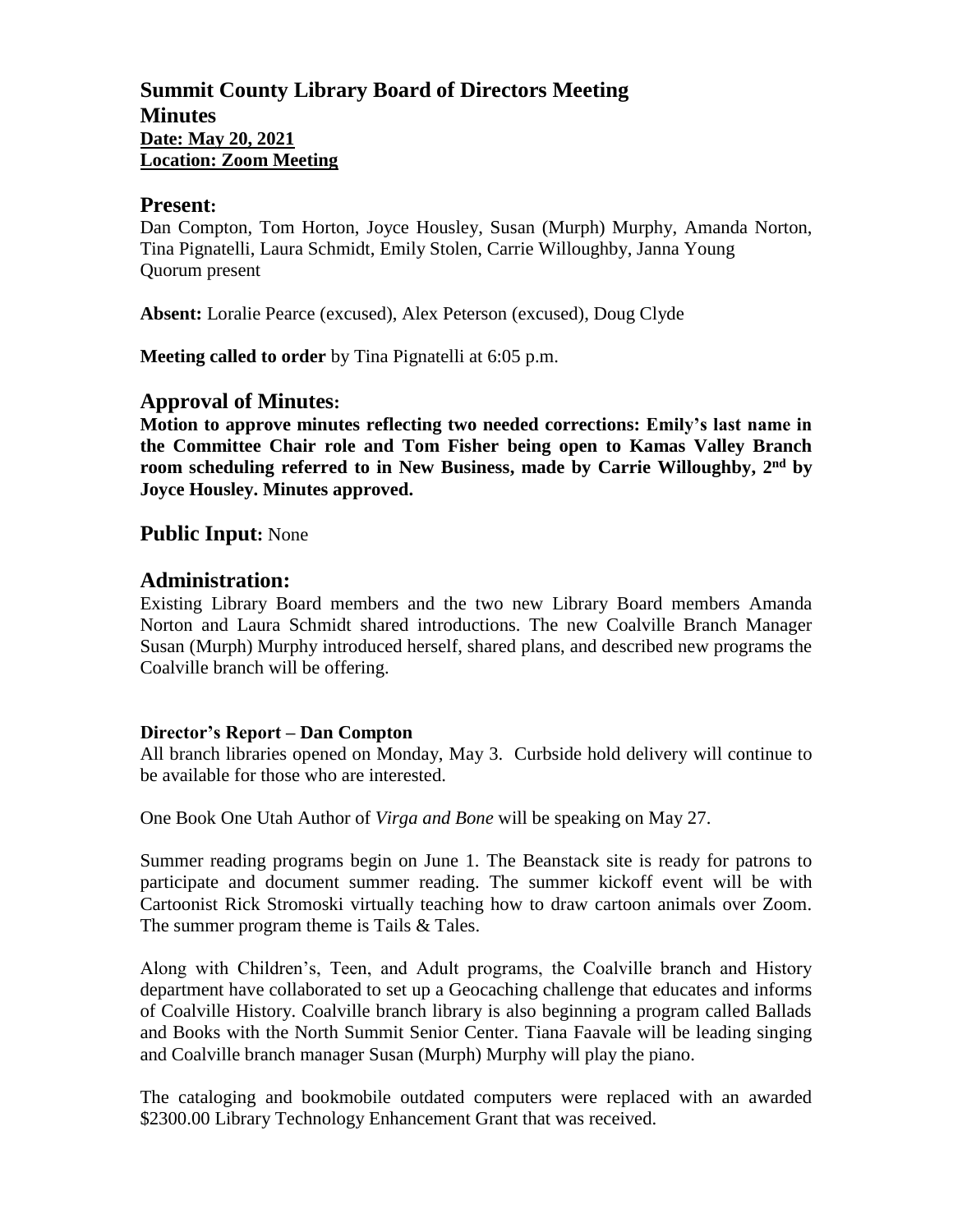The library and County will receive ARPA funding to supplement the e-book budget this year. The parameters and possible use of this Grant have yet to be determined within the county.

Joyce Housley's efforts have been critical to the Henefer locker success.

Interviews were completed and four individuals were hired to replace Library staff positions that had been vacant during the pandemic. Two new staff hires will work at Kamas and two at Kimball Junction beginning June 7 and June 15. After the July holiday, regular library hours will resume with full staff numbers.

Open+ will go live in July offering 22 extra open hours to Coalville patrons. Open+ hours will be M-F 8-10 a.m., M-Th. 6-8 p.m., Sat. 2-6 p.m. This program is exciting and being provided by a LSTA grant that will financially cover the initial three years of service.

### **Report Accepted**

**Old Business: None**

### **Committees:**

#### **Governance and Education**

Chair Emily Stolen discussed the job of the committee as being the management of the issues that pertain to how the library should run, and logistics while following policy and hypothetical issues. It will be important to be aware in order to be able to handle both the pitfalls and excellence of the library.

Governance and Education Committee members are Emily Stolen (Chair), Loralie Pearce, and Joyce Housley.

### **Strategic Planning and Marketing Update and Timeline**

Strategic and marketing timeline with Maddy Shear - dates and times have not changed: June 15, 7:30-9:30 a.m. Library Staff meeting and discussion June 29, 9:30-11:00a.m. Library Board Committee meeting and discussion July 14, 9:30-10:30 a.m. Library Board Meeting- Initial staff developed draft to be reviewed and fine-tuned September 16, 6:00 p.m. Library Board Meeting- Review Draft and Discussion November 18, 6:00 p.m. Library Board Meeting- Vote on Final Draft

Strategic Planning and Education Chair Tom Horton discussed possible ways for the Committee to get community members involved, targeted, and engaged in the strategic plan conversation with possible focus groups and surveys for a broader perspective base in continued planning.

Strategic Planning and Education Committee members are Tom Horton (Chair), Laura Schmidt, and Tina Pignatelli.